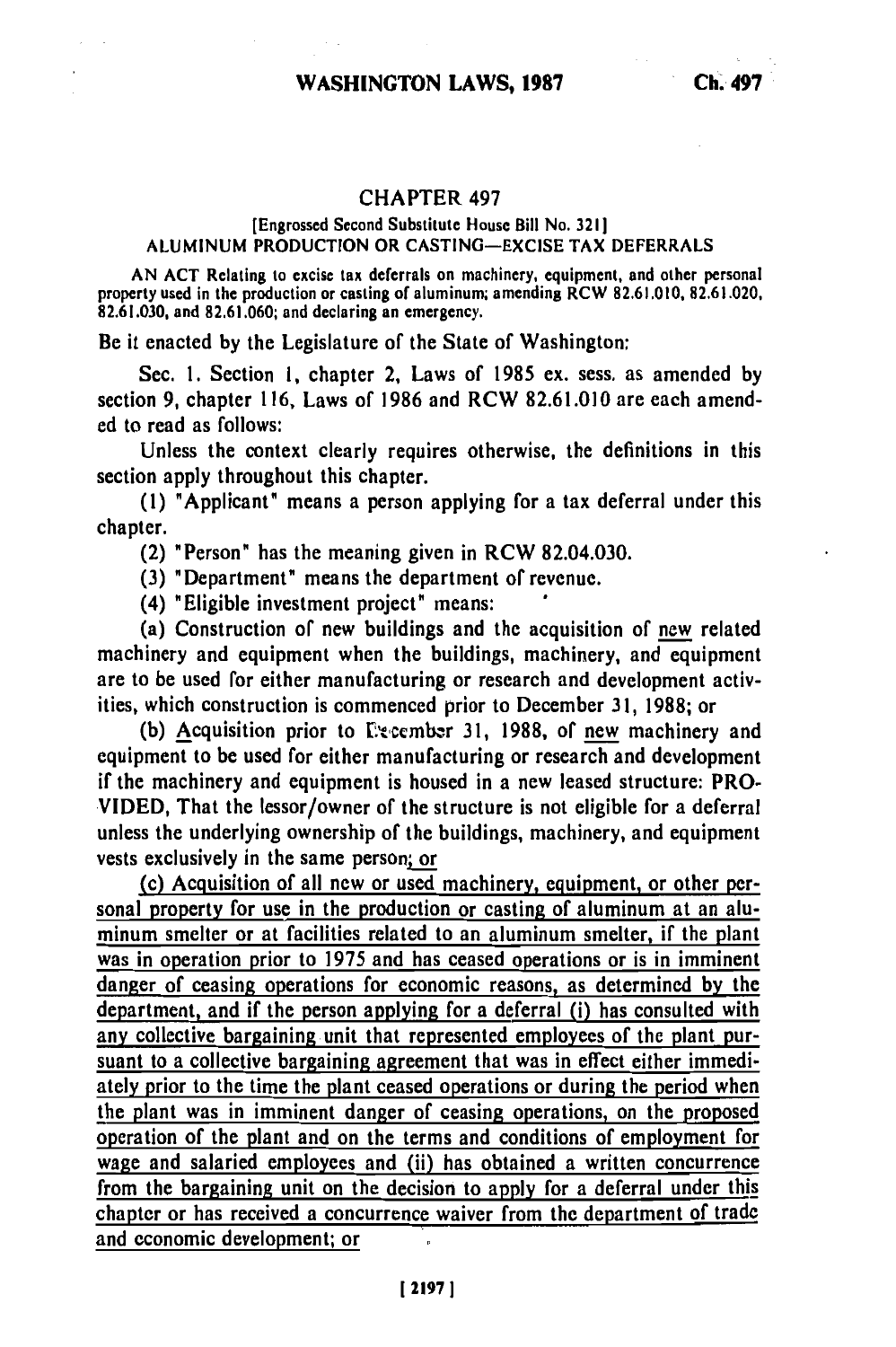(d) Modernization projects involving construction, acquisition, or upgrading of equipment or machinery, including services and labor, which are commenced after the effective date of this 1987 section and are intended to increase the operating efficiency of existing plants which are either aluminum smelters or aluminum rolling mills or of facilities related to such plants, if the plant was in operation prior to 1975, and if the person applying for a deferral (i) has consulted with any collective bargaining unit that represents employees of the plant on the proposed operation of the plant and the terms and conditions of employment for wage and salaried employees and (ii) has obtained a written concurrence from the bargaining unit on the decision to apply for a deferral under this chapter or has received a concurrence waiver from the department of trade and economic develcpment.

(5) "Manufacturing" means all activities of a commercial or industrial nature wherein labor or skill is applied, by hand or machinery, to materials so that as a result thereof a new, different, or useful substance or article of tangible personal property is produced for sale or commercial or industrial use and includes the production or fabrication of specially made or custommade articles.

(6) "Research and development" means the development, refinement, testing, marketing, and commercialization of a product, service, or process before commercial sales have begun.

**(7)** "Buildings" means only those new structures used for either manufacturing or research and development activities, including plant offices and warehouses or other facilities for the storage of raw materials or finished goods if such facilities are an essential or an integral part of a factory, mill, plant, or laboratory used for manufacturing or research and development purposes. If a building is used partly for manufacturing or research and development and partly for other purposes, the applicable tax deferral shall be determined by apportionment of the costs of construction under rules adopted by the department.

(8) "Machinery and equipment" means all  $((new))$  industrial and research fixtures, equipment, and support facilities that are an integral and necessary part of a manufacturing or research and development operation. "Qualified machinery and equipment" includes computers; software; data processing equipment; laboratory equipment; manufacturing components such as belts, pulleys, shafts, and moving parts; molds, tools, and dies; operating structures; and all equipment used to control or operate the machinery. For purposes of this ((definition)) chapter, new machinery and equipment means either new to the taxing jurisdiction of the state or new to the certificate holder. Used machinery and equipment ((are eligible for deferral)) may be treated as new equipment and machinery if the certificate holder either brings the machinery and equipment into Washington or makes a retail purchase of the machinery and equipment in Washington or elsewhere.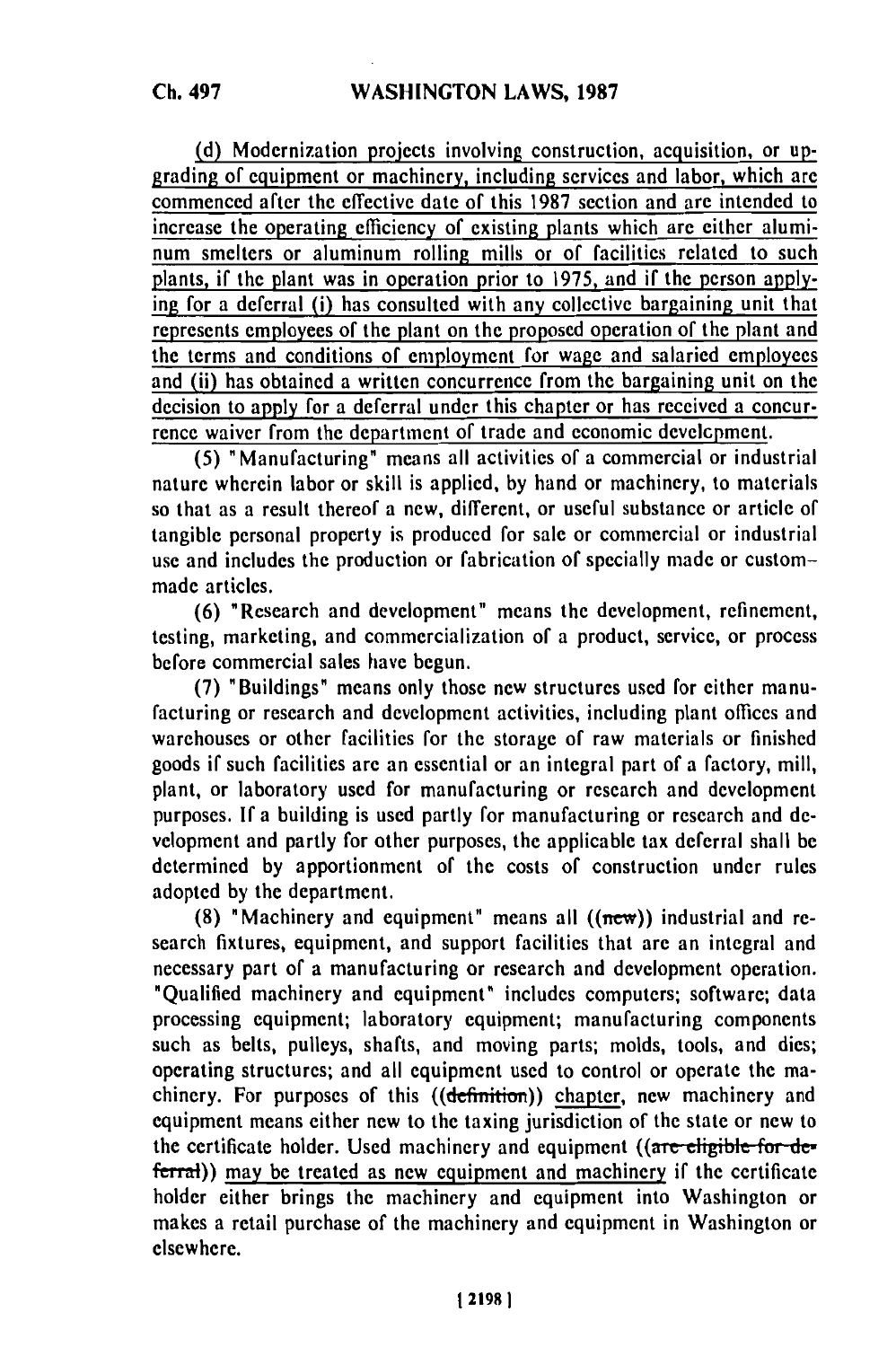**(9)** "Qualified employment position" means a permanent full-time employee employed in the eligible investment project during the entire tax year.

**(10)** "Recipient" means a person receiving a tax deferral under this chapter.

**(11)** "Certificate holder" means an applicant to whom a tax deferral certificate has been issued.

(12) "Operationally complete" means constructed or improved to the point of being functionally useable for the intended purpose.

**(13)** "Initiation of construction" means that date upon which on-site construction commences.

(14) "Concurrence waiver" means a written waiver of an otherwise required concurrence from a bargaining unit. The department of trade and economic development may issue a concurrence waiver only if:

(a) The department determines an applicant has made a good faith effort to obtain the required concurrence from a bargaining unit; and

**(b)** The department determines that granting the concurrence waiver is clearly in the best interests of the people of this state.

Sec. 2. Section 2, chapter 2, Laws of 1985 ex. sess. and RCW 82.61- .020 are each amended to read as follows:

Application for deferral of taxes under this chapter shall be made before initiation of the construction of the investment project or acquisition of equipment or machinery or plant. Application for deferral of taxes for modernization projects as defined in RCW 82.61.010(4)(d) shall be made during the calendar year in which construction begins or acquisition of equipment or machinery occurs. The application shall be made to the department in a form and manner prescribed by the department. The application shall contain information regarding the location of the investment project, estimated or actual costs, time schedules for completion and operation, and other information required by the department. The department shall rule on the application within sixty days. A certificate holder shall initiate construction of the investment project within one hundred eighty days of receiving approval from the department and issuance of the tax deferral certificate.

Sec. 3. Section 3, chapter 2, Laws of 1985 ex. sess. and RCW 82.61- .030 are each amended to read as follows:

Except for eligible projects within the definitions in RCW 82.61.010(4) (c) or (d), a tax deferral certificate shall only be issued to persons who, on June 14, 1985, are not engaged in manufacturing or research and development activities within this state. For purposes of this section, a person shall not be considered to be engaged in manufacturing or research and development activities where the only activities performed by such person in this state are sales, installation, repair, or promotional activities in respect to products manufactured outside this state. Any person who has succeeded by